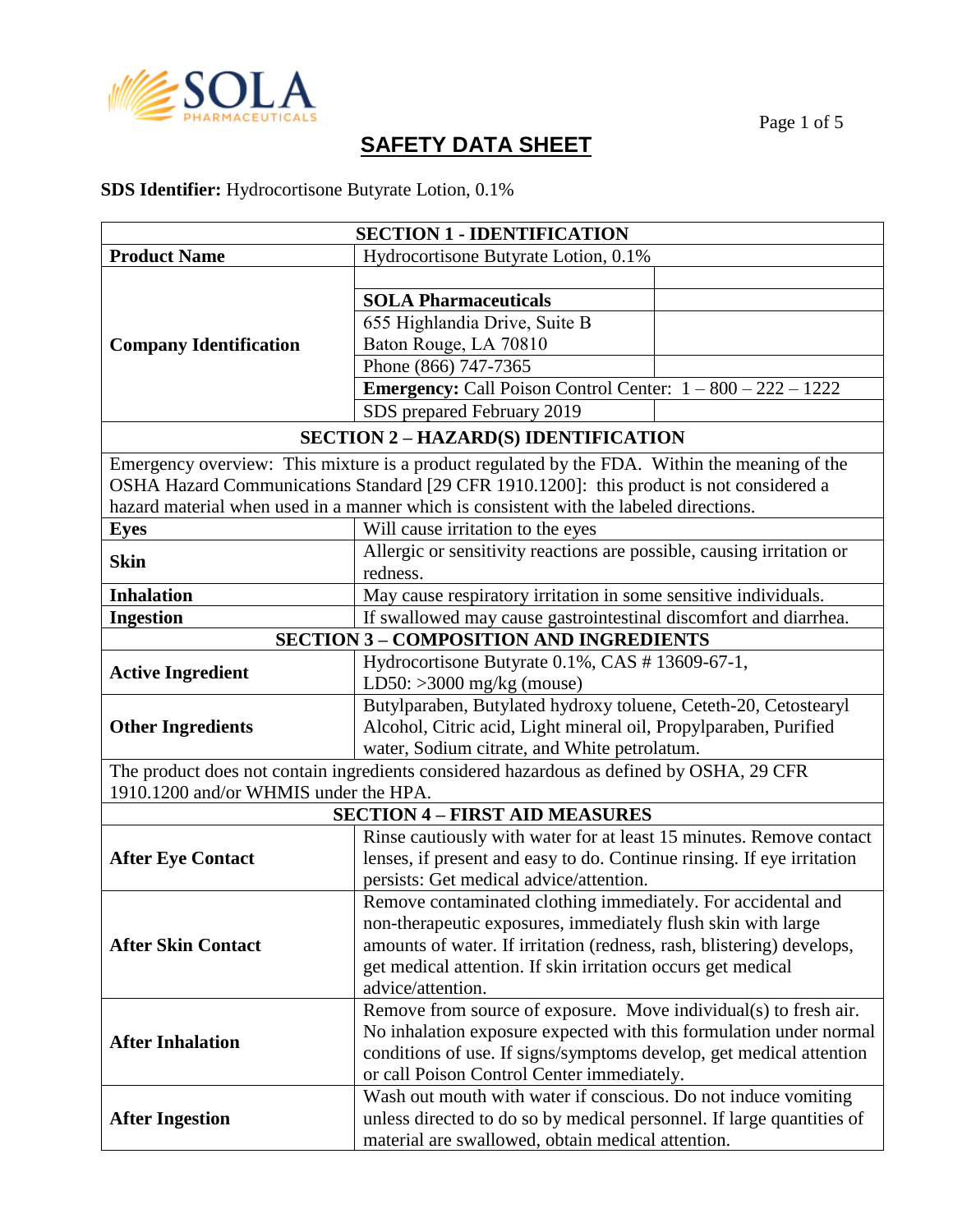

## Page 2 of 5

# **SAFETY DATA SHEET**

| <b>SECTION 5 - FIRE FIGHTING MEASURES</b>      |                                                                                                                                                                                                                                                                                                                                                                                                                                                                                                           |  |
|------------------------------------------------|-----------------------------------------------------------------------------------------------------------------------------------------------------------------------------------------------------------------------------------------------------------------------------------------------------------------------------------------------------------------------------------------------------------------------------------------------------------------------------------------------------------|--|
| <b>Fire Fighting Instructions</b>              | Wear approved breathing apparatus and full protective turn out gear.<br>Wear full protective clothing and use positive pressure self-<br>contained breathing apparatus (SCBA).                                                                                                                                                                                                                                                                                                                            |  |
| <b>Explosion Hazards</b>                       | When involved in a fire, this material may decompose and produce<br>irritating vapors and toxic compounds (including carbon oxides).                                                                                                                                                                                                                                                                                                                                                                      |  |
| <b>Extinguishing Media</b>                     | SMALL FIRES: Dry chemical, CO2, water spray or regular foam.<br>LARGE FIRE: Water spray, fog or regular foam.                                                                                                                                                                                                                                                                                                                                                                                             |  |
| <b>Flash Point</b>                             | > 230 °F (> 110 °C)                                                                                                                                                                                                                                                                                                                                                                                                                                                                                       |  |
| <b>SECTION 6 - ACCIDENTAL RELEASE MEASURES</b> |                                                                                                                                                                                                                                                                                                                                                                                                                                                                                                           |  |
| <b>Personal Safeguards</b>                     | No special controls or personal protection required under conditions<br>of intended use. In the event of bulk spills, wear suitable protective<br>eyewear, clothing, protective boots and protective gloves. Evacuate<br>immediate area. Ensure adequate ventilation. Refer to Section 8.<br>Keep unauthorized personnel away. Ventilate closed spaces before<br>entering. Stop leak if you can do it without risk.                                                                                       |  |
| <b>Environmental Precautions</b>               | Prevent spilled material from entering storm sewers or drains,<br>waterways, and contact with soil                                                                                                                                                                                                                                                                                                                                                                                                        |  |
| <b>Spill Clean-up Procedures</b>               | Contain spilled product. For small spills, add suitable absorbent<br>material. Scoop up and place in an appropriate liquid-tight container<br>equipped with a tight cover for disposal. For large spills, dike<br>spilled material or otherwise contain material to ensure runoff does<br>not reach a waterway. Place spilled material in an appropriate,<br>liquid-tight container equipped with a tight cover for disposal.<br>Dispose of in accordance with Section 13.<br>Spill area may be slippery. |  |
|                                                | <b>SECTION 7 - HANDLING AND STORAGE</b>                                                                                                                                                                                                                                                                                                                                                                                                                                                                   |  |
| <b>Handling procedures</b>                     | Avoid contact with eyes. Follow all SDS and label precautions.                                                                                                                                                                                                                                                                                                                                                                                                                                            |  |
| <b>Storage</b>                                 | Keep tightly closed. Store at controlled room temperature 25°C/77°F<br>(excursions permitted to 15-30°C/59-86°F), to maintain product<br>integrity. Use before date marked on carton and/or container.                                                                                                                                                                                                                                                                                                    |  |
| <b>Other Precautions</b>                       | Avoid direct sunlight, and temperature above 40 °C. Protect from<br>freezing, read label and package insert carefully.                                                                                                                                                                                                                                                                                                                                                                                    |  |
|                                                | <b>SECTION 8 - EXPOSURE CONTROLS, PERSONAL PROTECTION</b>                                                                                                                                                                                                                                                                                                                                                                                                                                                 |  |
| <b>Personal Protection Equipment:</b>          |                                                                                                                                                                                                                                                                                                                                                                                                                                                                                                           |  |
| <b>Ventilation</b>                             | Good general ventilation should be used. Ventilation rates should be<br>matched to conditions. If applicable, use process enclosures, local<br>exhaust ventilation, or other engineering controls to maintain<br>airborne levels below recommended exposure limits. If exposure<br>limits have not been established, maintain airborne levels to an<br>acceptable level.                                                                                                                                  |  |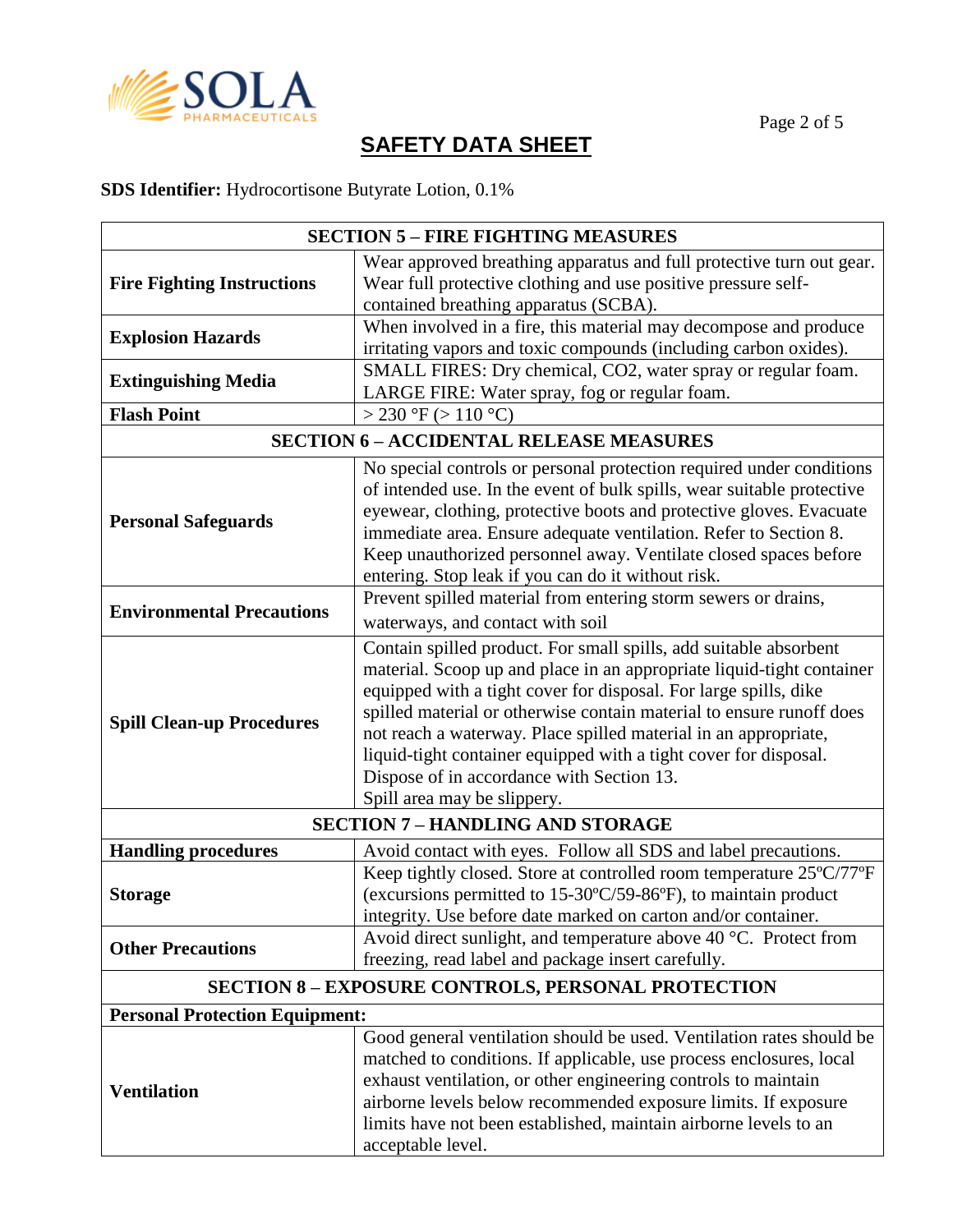

| <b>Eye Protection</b>                                                                                              | Wear protective eyewear (goggles, face shield, or safety glasses)<br>when handling bulk product before closed in final packaging. In the                                                                                                                                                                                                                                                                                                                                                                                                                                                                                               |  |
|--------------------------------------------------------------------------------------------------------------------|----------------------------------------------------------------------------------------------------------------------------------------------------------------------------------------------------------------------------------------------------------------------------------------------------------------------------------------------------------------------------------------------------------------------------------------------------------------------------------------------------------------------------------------------------------------------------------------------------------------------------------------|--|
|                                                                                                                    | event of a spill, appropriate eye protection should be worn.                                                                                                                                                                                                                                                                                                                                                                                                                                                                                                                                                                           |  |
|                                                                                                                    | No special personal protection required under conditions of                                                                                                                                                                                                                                                                                                                                                                                                                                                                                                                                                                            |  |
| <b>Skin Protection</b>                                                                                             | intended use. In the event of a bulk spill, wear appropriate                                                                                                                                                                                                                                                                                                                                                                                                                                                                                                                                                                           |  |
|                                                                                                                    | protective clothing.                                                                                                                                                                                                                                                                                                                                                                                                                                                                                                                                                                                                                   |  |
| <b>Hand Protection</b>                                                                                             | Wear protective gloves when handling bulk product before closed in<br>final packaging.                                                                                                                                                                                                                                                                                                                                                                                                                                                                                                                                                 |  |
| <b>Respiratory Protection</b>                                                                                      | In the event of a bulk spill, and where risk assessment shows that air-<br>purifying respirators are appropriate, a NIOSH (US) or CEN (EU) -<br>certified air-purifying respirator equipped with HEPA cartridges may be<br>permissible under certain circumstances where airborne concentrations are<br>expected to exceed exposure limits, when adequate oxygen is present and<br>as a backup to engineering controls. Use a positive pressure air-supplied<br>respirator if there is any potential for an uncontrolled release or any other<br>circumstances where air purifying respirators may not provide adequate<br>protection. |  |
|                                                                                                                    | <b>SECTION 9 - PHYSICAL AND CHEMICAL PROPERTIES</b>                                                                                                                                                                                                                                                                                                                                                                                                                                                                                                                                                                                    |  |
| <b>Description</b>                                                                                                 | White to off-white lotion.                                                                                                                                                                                                                                                                                                                                                                                                                                                                                                                                                                                                             |  |
| <b>Specific Gravity</b>                                                                                            | $\sim$ 1 (water is 1)                                                                                                                                                                                                                                                                                                                                                                                                                                                                                                                                                                                                                  |  |
| pH                                                                                                                 | $3.5 - 4.5$                                                                                                                                                                                                                                                                                                                                                                                                                                                                                                                                                                                                                            |  |
| <b>Boiling Point:</b>                                                                                              | Mixture                                                                                                                                                                                                                                                                                                                                                                                                                                                                                                                                                                                                                                |  |
| <b>Freezing Point</b>                                                                                              | Not available                                                                                                                                                                                                                                                                                                                                                                                                                                                                                                                                                                                                                          |  |
| <b>Vapor Density</b>                                                                                               | Not available                                                                                                                                                                                                                                                                                                                                                                                                                                                                                                                                                                                                                          |  |
| <b>Vapor Pressure</b>                                                                                              | Not available                                                                                                                                                                                                                                                                                                                                                                                                                                                                                                                                                                                                                          |  |
| <b>Evaporation Rate</b>                                                                                            | Not available                                                                                                                                                                                                                                                                                                                                                                                                                                                                                                                                                                                                                          |  |
| <b>Solubility in Water</b>                                                                                         | Dispersible in water.                                                                                                                                                                                                                                                                                                                                                                                                                                                                                                                                                                                                                  |  |
| <b>SECTION 10 - STABILITY AND REACTIVITY</b>                                                                       |                                                                                                                                                                                                                                                                                                                                                                                                                                                                                                                                                                                                                                        |  |
| <b>Stable</b>                                                                                                      | Yes under specified storage conditions.                                                                                                                                                                                                                                                                                                                                                                                                                                                                                                                                                                                                |  |
| <b>Hazardous Polymerization</b>                                                                                    | No data available                                                                                                                                                                                                                                                                                                                                                                                                                                                                                                                                                                                                                      |  |
| Conditions to Avoid                                                                                                | Excess heat or cold, freezing.                                                                                                                                                                                                                                                                                                                                                                                                                                                                                                                                                                                                         |  |
| Incompatibility                                                                                                    | No data available                                                                                                                                                                                                                                                                                                                                                                                                                                                                                                                                                                                                                      |  |
| <b>Hazardous Decomposition</b>                                                                                     | No data available                                                                                                                                                                                                                                                                                                                                                                                                                                                                                                                                                                                                                      |  |
| <b>SECTION 11 - TOXICOLOGICAL INFORMATION</b>                                                                      |                                                                                                                                                                                                                                                                                                                                                                                                                                                                                                                                                                                                                                        |  |
|                                                                                                                    | Individuals who have had allergic reactions to products containing any component of this product                                                                                                                                                                                                                                                                                                                                                                                                                                                                                                                                       |  |
| may experience allergic reactions to this product. This product may be mildly to moderately irritating.            |                                                                                                                                                                                                                                                                                                                                                                                                                                                                                                                                                                                                                                        |  |
| Hazardous Scale $[0 = \text{Minimal } 1 = \text{Slight } 2 = \text{Modern } 3 = \text{Serious } 4 = \text{Severe}$ |                                                                                                                                                                                                                                                                                                                                                                                                                                                                                                                                                                                                                                        |  |
|                                                                                                                    | Health (blue)                                                                                                                                                                                                                                                                                                                                                                                                                                                                                                                                                                                                                          |  |
|                                                                                                                    | Fire Hazard (Red)                                                                                                                                                                                                                                                                                                                                                                                                                                                                                                                                                                                                                      |  |
|                                                                                                                    | $\overline{0}$<br>Reactivity (Yellow)                                                                                                                                                                                                                                                                                                                                                                                                                                                                                                                                                                                                  |  |
|                                                                                                                    | <b>Personal Protection</b><br>See section 8                                                                                                                                                                                                                                                                                                                                                                                                                                                                                                                                                                                            |  |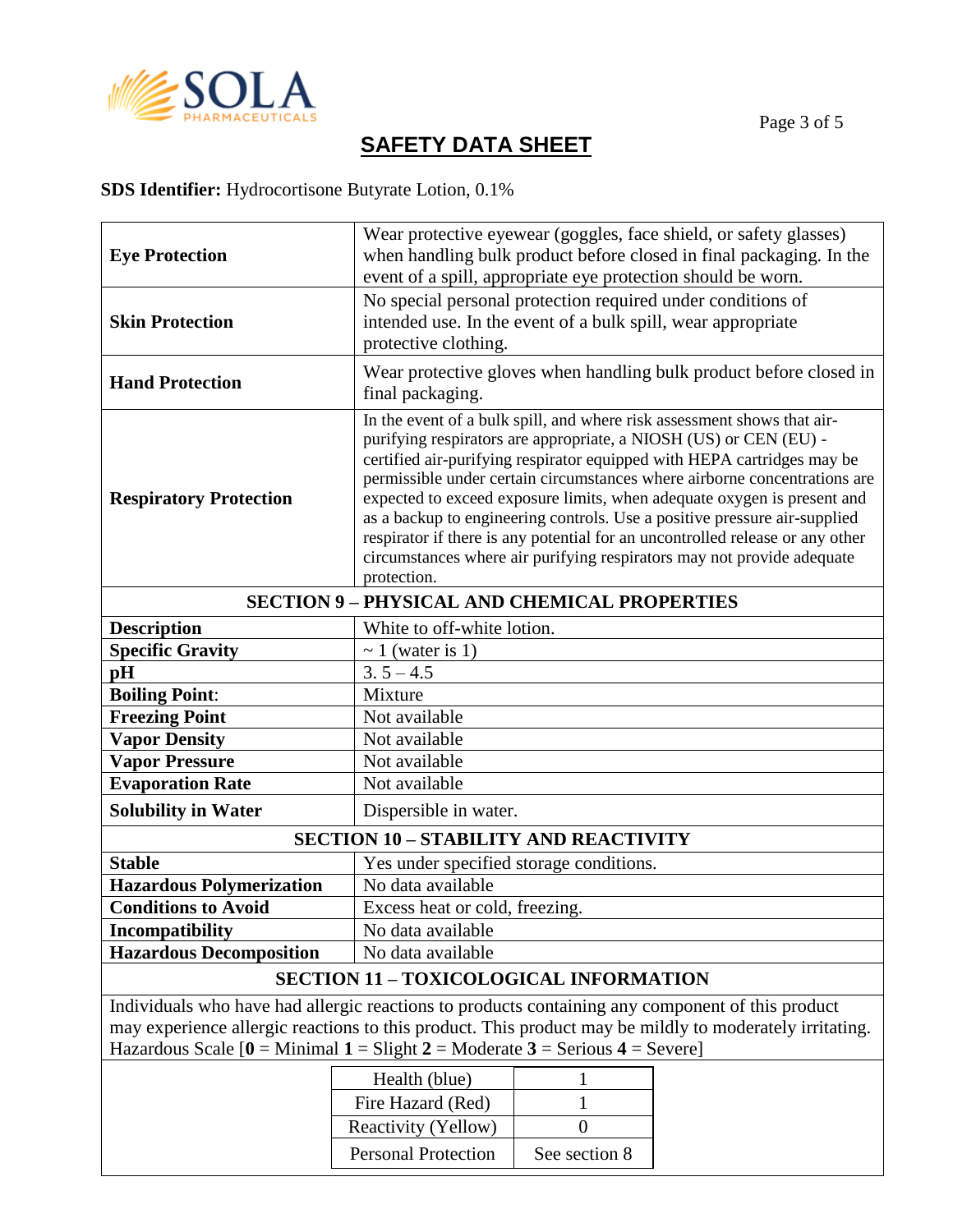

| <b>Acute and Chronic Toxicity</b> |                                                                                                                                                |
|-----------------------------------|------------------------------------------------------------------------------------------------------------------------------------------------|
|                                   | The product showed no biological reactivity in a genotoxicity study.                                                                           |
| <b>Genotoxicity study</b>         | A primary dermal irritation study in the rabbit showed the product                                                                             |
|                                   | to be a minimal irritant consistent with corticosteroid effect.                                                                                |
|                                   | Acute Toxicity: Ingestion/Oral-Rat LD50 • > 3 g/kg; Nutritional and                                                                            |
| <b>General Toxicity</b>           | Gross Metabolic: Gross Metabolite Changes: Weight loss or                                                                                      |
|                                   | decreased weight gain.                                                                                                                         |
| <b>Skin Sensitivity</b>           | Possible skin irritation.                                                                                                                      |
| <b>Eye Sensitivity</b>            | Eye contact will cause irritation.                                                                                                             |
| <b>Respiratory Sensitization</b>  | Although unlikely, inhalation can irritate the respiratory system.                                                                             |
| Carcinogenicity                   | Data not available.                                                                                                                            |
|                                   | In a series of genetic toxicology studies, hydrocortisone butyrate was                                                                         |
|                                   | found to be devoid of mutagenic potential in the Ames test, the mouse                                                                          |
|                                   | lymphoma assay and the in vivo micronucleus assay in the mouse. This                                                                           |
|                                   | indicates that this material lacks the ability to produce gene mutations                                                                       |
|                                   | and is not clastogenic.                                                                                                                        |
|                                   | Hydrocortisone butyrate did not produce effects on fertility in male and                                                                       |
|                                   | female rats at doses up to and including 1.8 mg/kg/day. Mild effects on                                                                        |
|                                   | maternal animals, such as reduced food consumption and a subsequent                                                                            |
| <b>Mutagenicity/Embryo/</b>       | reduction in body weight gain, were seen at 0.6 mg/kg/day and above.                                                                           |
|                                   | In a similar study, hydrocortisone butyrate was evaluated for effects on                                                                       |
| <b>Reproductive Toxicity</b>      | lactation and development of newborn rat offspring, no effect of these<br>offspring were seen following evaluation of survival, behavioral and |
|                                   | developmental parameters and subsequent reproductive performance at                                                                            |
|                                   | doses up to 1.8 mg/kg/day.                                                                                                                     |
|                                   | The effects seen in these reproduction studies are frequently common                                                                           |
|                                   | findings in studies with various corticosteroids, and these agents have                                                                        |
|                                   | been shown to produce teratogenic effects in rats and/or rabbits. There                                                                        |
|                                   | is nothing unique in these observed findings that would suggest that                                                                           |
|                                   | hydrocortisone butyrate produces effects that are not already attributed                                                                       |
|                                   | to drugs in this class.                                                                                                                        |
|                                   | Hydrocortisone butyrate was not teratogenic in rats at doses up to                                                                             |
|                                   | and including 5.4 mg/kg/day. At this highest dose of 5.4 mg/kg/day,                                                                            |
|                                   | delayed ossification, considered a developmental variation, was                                                                                |
|                                   | seen and is considered a consequence of a reduction in maternal                                                                                |
|                                   | weight gain at this dose. Reduction in maternal weight gain was                                                                                |
|                                   | also seen at the lower doses of 0.6 and 1.8 mg/kg/day.                                                                                         |
| <b>Teratogenicity</b>             | Hydrocortisone butyrate was similarly evaluated for teratogenicity                                                                             |
|                                   | in rabbits at doses up to and including 0.3 mg/kg/day. At the two                                                                              |
|                                   | high doses of 0.2 and 0.3 mg/kg/day, post-implantation loss that                                                                               |
|                                   | resulted in a reduction in litter size was observed, and the incidence                                                                         |
|                                   | of fetal malformations was increased. Thus, hydrocortisone butyrate                                                                            |
|                                   | produced developmental toxicity, including some teratogenic                                                                                    |
|                                   | effects, in these offspring.                                                                                                                   |